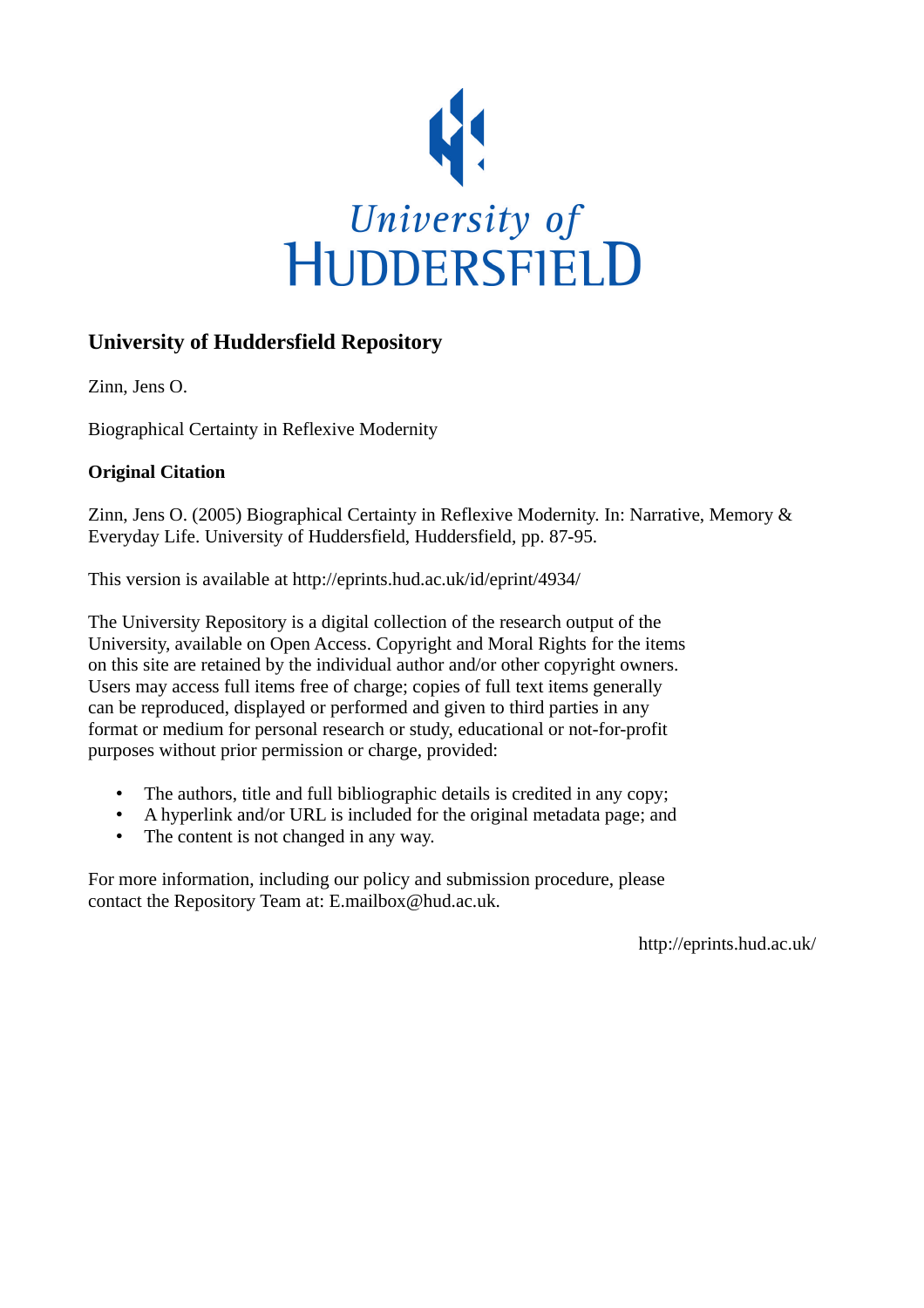# 9 Biographical Certainty in Reflexive Modernity

JENS O. ZINN

As a result of continuous social change it seems more and more difficult today to produce biographical certainty in the sense of clear expectations and the shaping of one's own life-course. What was previously taken for granted is being transformed into (real or apparent) decisions by means of social individualization processes and individual processes of building up one's biography (Beck, 1992). Life courses are no longer simply given, but (allegedly) dependent on decisions, and if this premise is accepted, the pressure on individuals to make the right decisions increase.

 Against this background, the essay aims to determine the different action and interpretation patters with which biographical certainty is created under the conditions of a systematically uncertain world. A typology of *biographical certainty* developed on the basis of qualitative interviews will be presented. At the end of the essay, the results will be discussed against the background of the thesis of a fundamental change or structural rupture within modernity (Beck, 1992; Beck et al., 2003).

#### **Introduction**

The issue of *biographical certainty* presupposes that life courses are open to both individual and social shaping forces. This assumption, so self-evident to us today (but also challenged yet again) is the result of a long historical process of change, the transition to modernity.

 Liberating the individual from all-embracing conceptions of the world in the Middle Ages was a basic condition of this process. In these conceptions of the world, one's destiny was always pre-determined – and in this sense *certain*. At the same time, it was inaccessible to individual action and unpredictable in its development. One could attempt to reconcile the gods through gifts and prayers, but ultimately one's actual life course was always determined by the unfathomable will of God and by strokes of fate (epidemics, cot death, war).

 When modernity was accomplished, the idea gained ground that inner and outer nature could be controlled. People believed in the unstoppable progress of technology and in social participation through gainful employment, and all these notions had an effect on individual life courses. Where life had still been determined, first and foremost, by social class and local bonds, a new social

87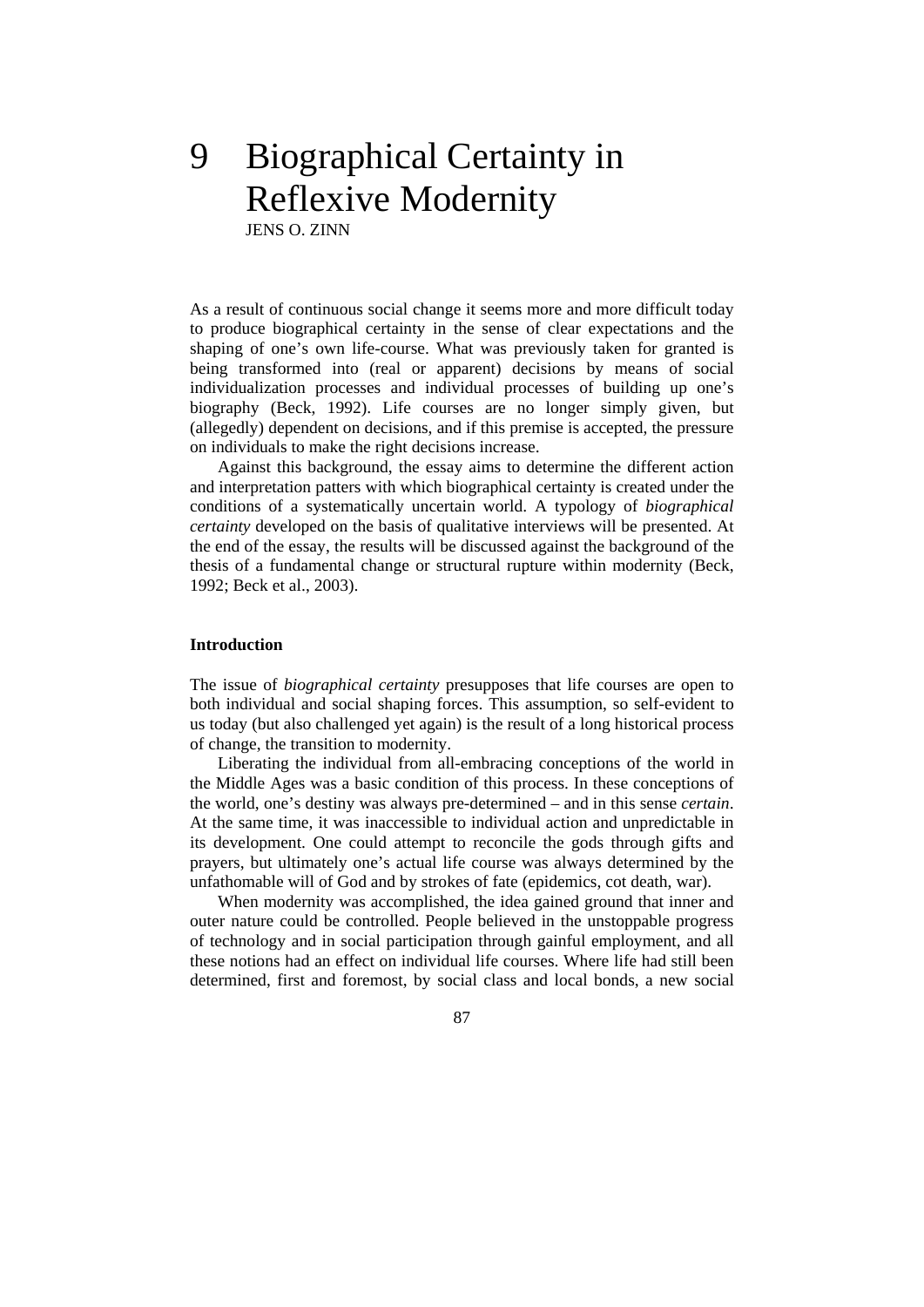structure evolved, the 'institutionalised life course' (Kohli, 1986: 274). Life courses became predicatable and could be shaped individually and institutionally as life expectancy rose clearly and death was deferred to very old age. A normative program succeeded for leading the right life and for protecting it institutionally, as social security was introduced and established effectively on a large scale (Kohli, 1986: 277). Thus, the fiction was born that life courses could be organized safely and according to one's own will.

*\_\_\_\_\_\_\_\_\_\_\_\_\_\_\_\_\_\_\_\_\_\_\_\_\_\_\_\_\_\_\_\_\_\_\_\_\_\_\_\_\_\_\_\_\_\_\_\_\_\_\_\_\_\_\_\_\_\_\_\_\_\_\_\_\_\_\_\_\_* 

 As the individual was liberated from the fetters of the corporate state during the transition period to industrialized modernity, one was reintegrated into large social groups (classes) and division-of-labour patterns legitimised by specific constructions that take on the character of given by nature, for example gender roles. The inconsistencies between early modern notions that life courses could be shaped individually and institutional demands limiting the possibilities of doing so increasingly put the 'institutionalised life course' (Kohli, 1986) and the 'status biography' (Levy, 1996) under pressure. Basic certainties of male and female life course planning became doubtful, and had to be substantiated in both a normative and practical sense, as for instance women's emancipation or the structural changes in working society show. With regard to individual life course planning, those are above all the basic certainties of *normal employee-employer relationships* and *professional development* as well as the *normal family* which become eroded and make the unquestioned reference to standard models of life course planning doubtful. A development which, from the perspective of modern theory, clearly fosters *uncertainty*.

 As the thesis goes, such changed conditions for one's own life-course planning also have an effect on patterns of biographical certainty. What these patterns are like will be shown in the following (compare also Zinn, 2004).

#### **Fundamental Conceptual Assumptions**

What does 'certainty' mean – especially in contrast to the related terms 'safety' or 'security'? While safety is a technical word (for example safety belt), security is a quite general term that means something like social security or feelings of security. However certainty stands for a more formal use. When I use 'certainty' I mean that somebody has clear expectations according to the future.

 In this general sense certainty is a prerequisite for each action. Without a little bit of certainty at least, nobody can act at all. We always assume that we know how the world is, how we can act in the world, what can happen and what can't happen. We know negative events we have to consider and those which are so unlikely as to not merit detailed into consideration.

As a sociological definition we can say: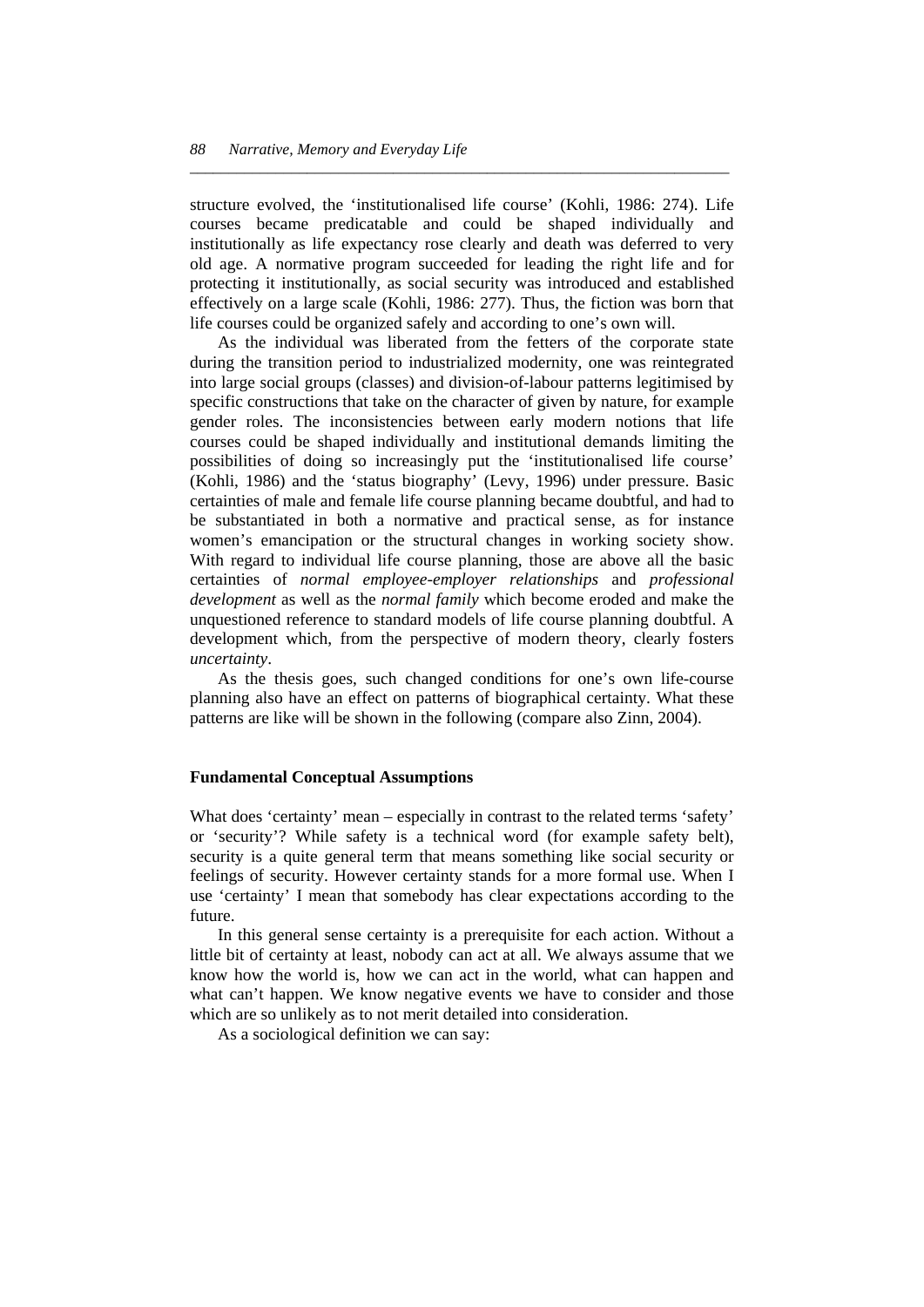*Certainty* always emerges when an unlimited and complex sphere of possibilities where everything seems possible is transformed into a level of expectations with a limited number of options among which a choice can be made and the consequences of which can be assessed; in other words: when "(unmanageable) contingencies" are redefined as "(manageable) complexities" (Bonss, 1997: 24).

*\_\_\_\_\_\_\_\_\_\_\_\_\_\_\_\_\_\_\_\_\_\_\_\_\_\_\_\_\_\_\_\_\_\_\_\_\_\_\_\_\_\_\_\_\_\_\_\_\_\_\_\_\_\_\_\_\_\_\_\_\_\_\_\_\_\_\_\_\_\_* 

 In this process of redefining, the world is divided in a part which seems to be controllable or accessible to one's action, and a part which seems to be uncontrollable and unknowable, where you can only hope and pray to God, but you cannot influence what will occur. What someone considers as probably happening and therefore has to be taken into account, and which events are really unlikely to occur and could consequently be disregarded, differs between persons. In the study, underlying this article, different forms by which people construct biographical certainty have been found. On the base of 20 qualitative problem-centred interviews with people in middle age (between 30 and 40 years old) and different biographical situations five ideal-types of biographical certainty modes have been developed (compare Zinn, 2004). To avoid some misunderstanding, it has to be noticed, that the typology is a typology on action patterns and not on persons or identity-types. In this view it's an open question whether one is acting with reference to one action type or in different types, depending on the social domain, the biographical and historical time.

#### **The Typology of Biographical Action Modes**

In the typology of biographical certainty, individual types can be distinguished according to the different problem references that have to be considered.

 If one achieves certainty with regard to one's own life, this always happens with reference to norms. All certainty constructions relate to culturally available models of the right way of life or notions of normality concerning, for instance, gainful employment or partnerships. Unexpected events in the course of one's life are always ascribed, somehow, either to oneself as risk or to factors outside of one's own sphere of influence as danger. Furthermore, all expectations are directed towards the future. They differ, however, in the specific time perspective. You can have – for example – expectations for tomorrow or a far future, and you can have very exact expectations about your life, for example to marry a special person and have five children or a really fuzzy idea, like to be happy in general. Finally, in order to be able to act at all, it seems to be necessary that a secure basis is constructed, in whatever way, for each action. The action basis is important to protect the actor against unexpected events. It thus follows the logic "what can I do when all things become worse?"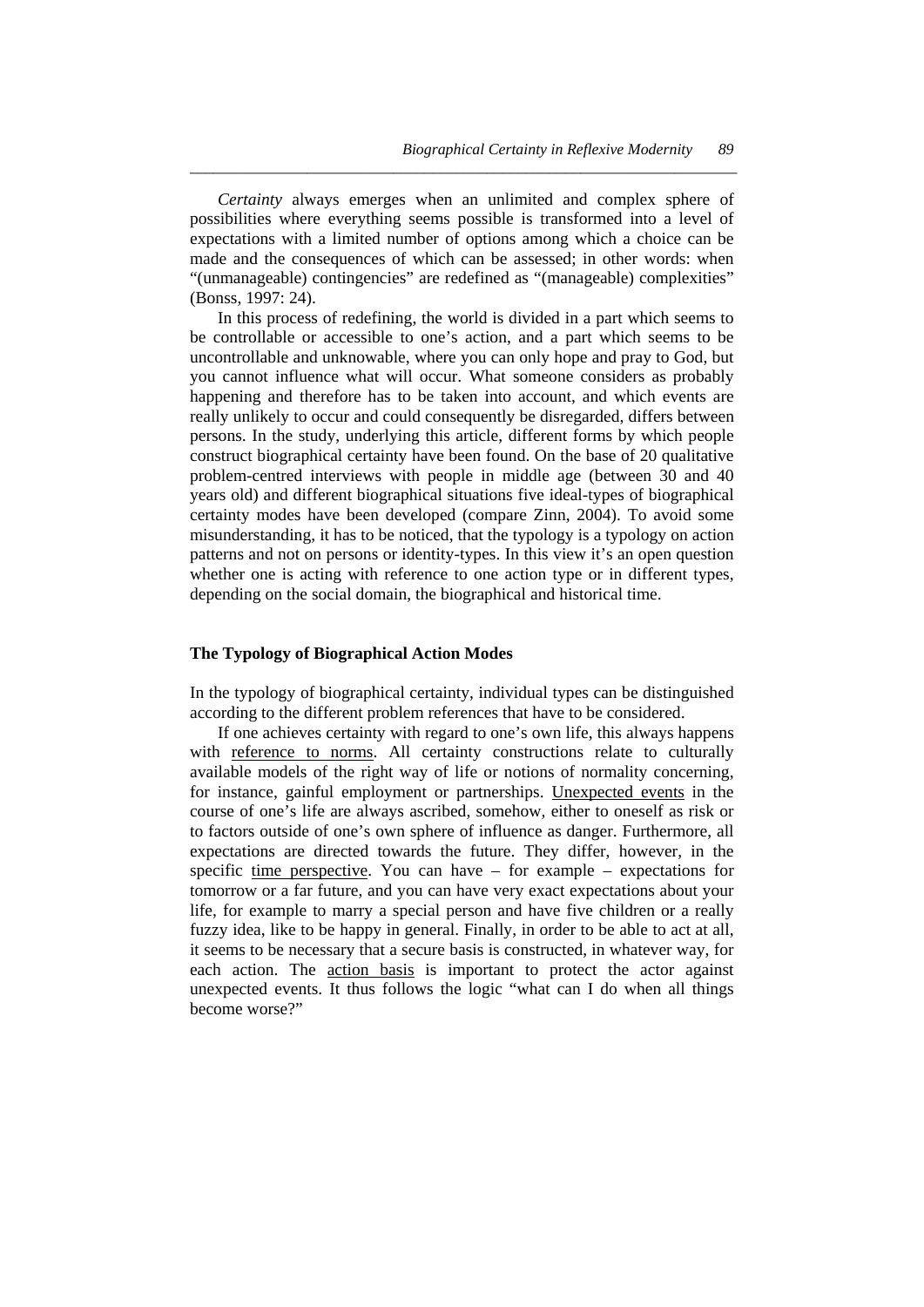Having examined the problem references, from the empirical material it was possible to develop five ideal types of biographical certainty modes: traditionalization, approximation, optimization, autonomization and contextualization.

*\_\_\_\_\_\_\_\_\_\_\_\_\_\_\_\_\_\_\_\_\_\_\_\_\_\_\_\_\_\_\_\_\_\_\_\_\_\_\_\_\_\_\_\_\_\_\_\_\_\_\_\_\_\_\_\_\_\_\_\_\_\_\_\_\_\_\_\_\_* 

 In the following, because of the limited space, only three (traditionalization, optimisation and contextualization) of the five action-types are presented by the first and the second problem reference, the reference to norms and the reference to uncertainty. For a more detailed description and the two other types (approximation, autonomization) which are also of high significance, see Zinn (2004).

#### **The Traditionalization Mode**

In the traditionalization mode, certainty is based on the traditionalization of norms that seem to be given. Deviations and unexpected events are not envisaged. Accordingly, precautions are not taken to protect oneself in case they occur. But the example of  $SONJA<sup>1</sup>$  shows how notions of normality about marriage and having a family effectively interlock even where unexpected events occur, such as an unplanned pregnancy. She said:

SONJA: If you live together and have children – well, *I guess you're married*, and that's how it was with us when we met: we wanted to get married, we wanted to have children, too, and then *the kids just came before the wedding* or were in the making, and that was no issue any more, we just said, *now's the time to get married*, and *that was the right thing to do*.

In this mode, biographical uncertainties are seen as dangers. If it's impossible to integrate unwelcome events in a life guided by notions of normality they become biographical catastrophes. They are one's destiny and, as such, inaccessible to actions of one's own. Even if an unwanted event, such as a divorce, is seen elsewhere, it is out of the question in one'' own life. ROSINA does not take into consideration the possibility of a divorce in her own case. Accordingly, she takes no protective measures. ROSINA, however, has accepted being financially dependent on her husband to a high degree.

| $\mathbf{I}$ : $\mathbf{I}$ | You have the strong support of your husband, don't you?      |
|-----------------------------|--------------------------------------------------------------|
| ROSINA: Yes.                |                                                              |
| $\mathbf{I}$ : $\mathbf{I}$ | Have you ever thought what would happen if you got divorced? |
|                             | ROSINA: Yes, I'd be a welfare case.                          |
| I:                          | And that doesn't worry you?                                  |
|                             |                                                              |

l

<sup>1</sup> The names in capital letters are code-names for interviewees.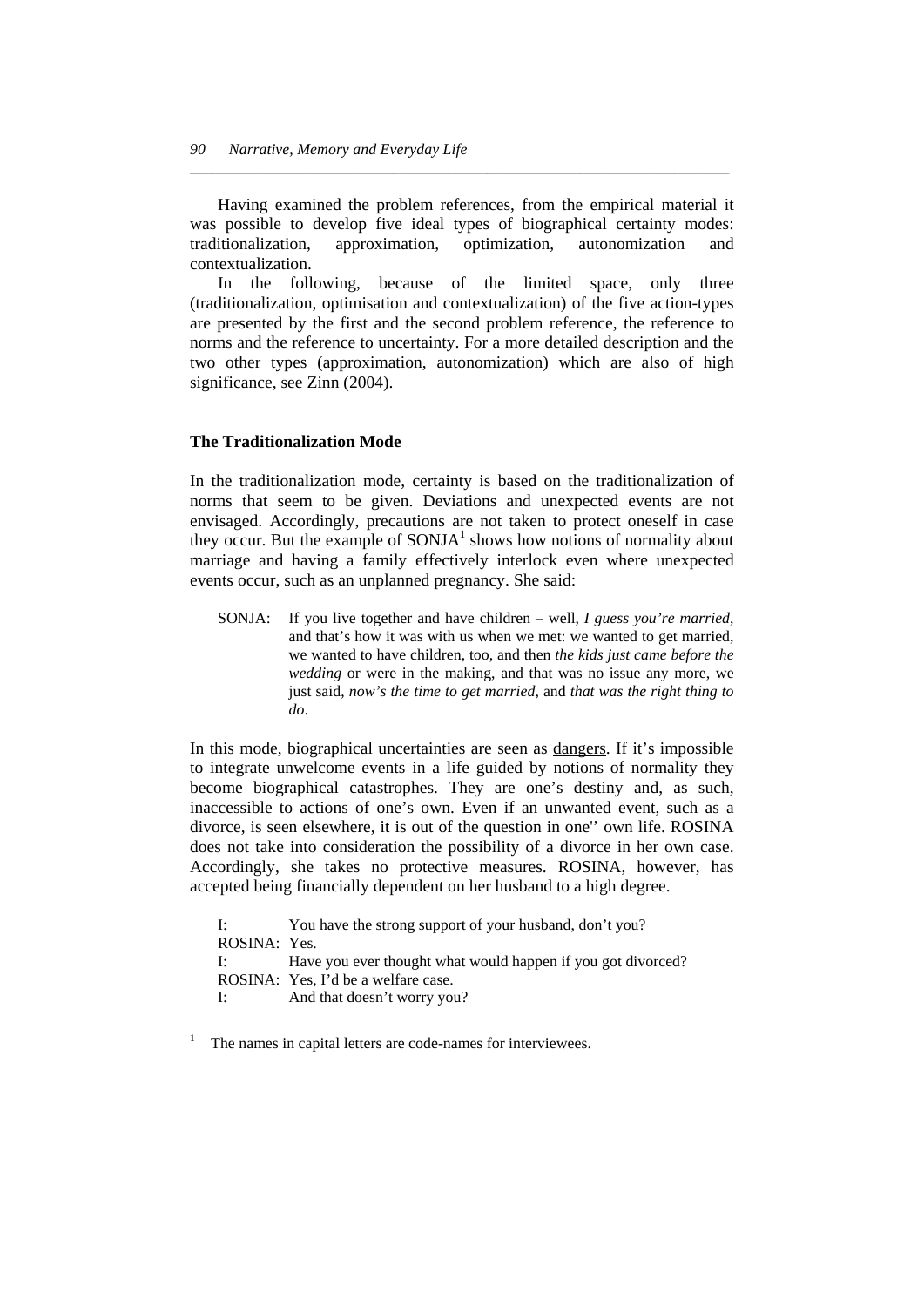ROSINA: No.

This 'no' proves that ROSINA does not really expect to be a 'welfare case'. Therefore, measures need not be taken.

*\_\_\_\_\_\_\_\_\_\_\_\_\_\_\_\_\_\_\_\_\_\_\_\_\_\_\_\_\_\_\_\_\_\_\_\_\_\_\_\_\_\_\_\_\_\_\_\_\_\_\_\_\_\_\_\_\_\_\_\_\_\_\_\_\_\_\_\_\_\_* 

#### **The Optimization Mode**

The optimization mode does not refer so much to a clearly defined norm as it does in the traditionalization mode, but rather to a mechanism. In the labour market model, one's biography is the competitive struggle for success or failure. This notion is expressed, for instance, in one's concern "to always be among the top 10%" of one's colleagues (FINN) or, even more clearly, in the metaphor of the mammoth hunt, like SVEN pointed out:

SVEN: The risk of an accident, oh well, I think it's got to be dangerous sometimes, I sort of think in the direction of 'we are natural born killers', us men – we've simply got to go hunting and the strongest will shoot the mammoth, which can be a real victory only if some people in one's own ranks suffer injuries.

The labour market or competition model, however, is not limited to the employment system. It also applies to the field of partner choices, as the following example shows:

- I: And what does it mean for you: to be a single?
- SVEN: Oh shit, a loser … to come off worst in the fight for women, something like that. If you take a good look at this male competitive thinking … But I also bumped into it, because I really thought, hey, I'm actually somebody who's a good talker, sort of, I'm not obese or anything like that, I go out a lot, get to know a lot of people …

Uncertainty, in this sense, is perceived as an accident. As an unforeseen event it is judged as negative, as the consequence of imprudent or inadequate calculations. But in a world of competition failure, loss, or defeat are always possible. One might have been careless, even if one seems to have done everything right, thus finding oneself on the loser side. From the perspective of the optimization mode, insecurities are perceived as risks which, in their entirety, are not calculable or manageable because of accidents. Ultimately, certainty remains unattainable, as failure is implicit in the competitive struggle within the market model.

#### **The Contextualization Mode**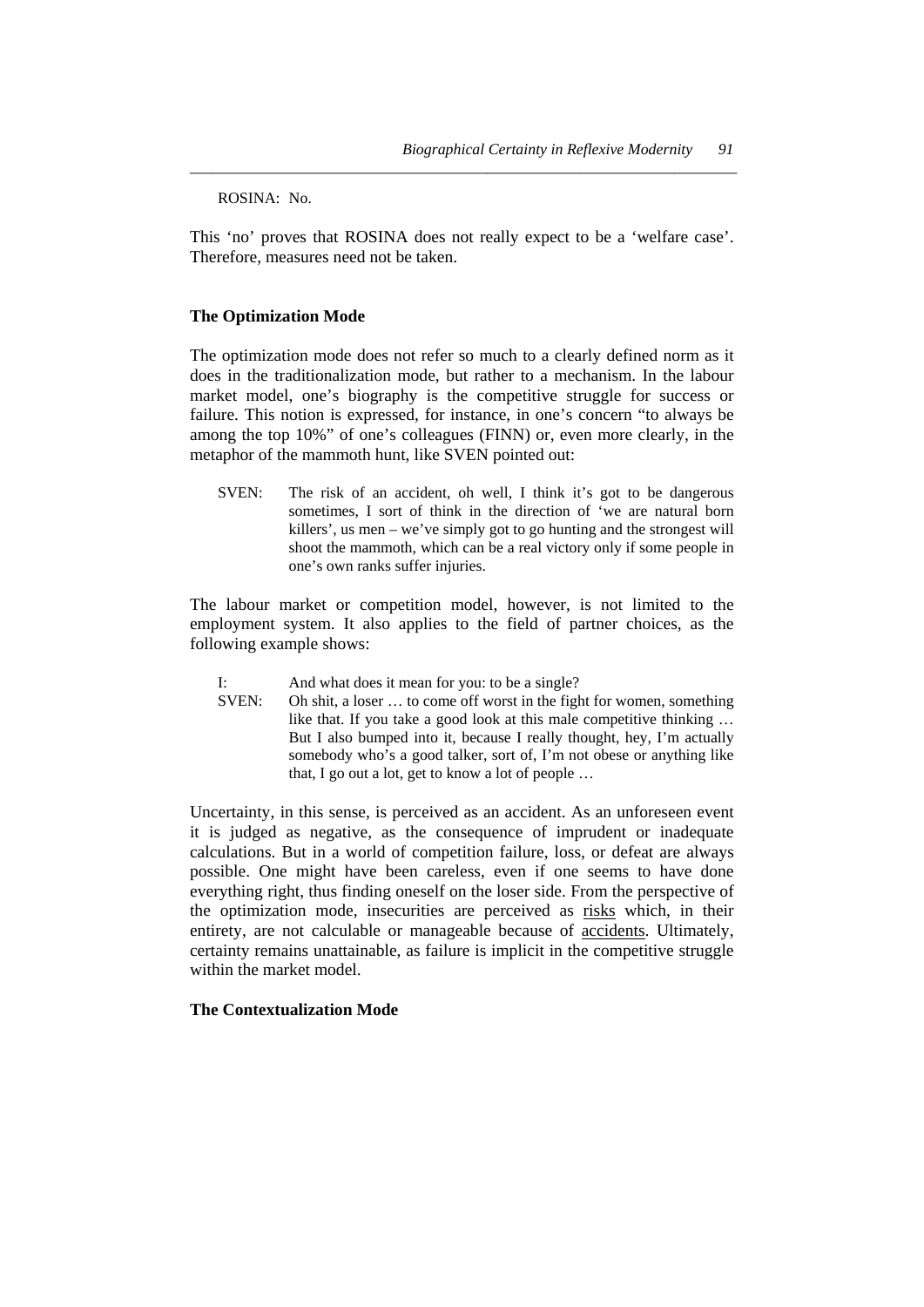A biographically open way of dealing with norms is a distinguishing feature of the contextualization mode. Depending on context, specific norms can be complied with, but also rejected. Both attitudes are possible, without a longterm commitment to a specific biographical model resulting from one or the other. Rather, both a normal family and a normal employment situation are conceivable as a temporary biographical orientation pattern. Which model is referred to remains embedded in a situational decision-making framework, like for example LUDWIG pointed out:

*\_\_\_\_\_\_\_\_\_\_\_\_\_\_\_\_\_\_\_\_\_\_\_\_\_\_\_\_\_\_\_\_\_\_\_\_\_\_\_\_\_\_\_\_\_\_\_\_\_\_\_\_\_\_\_\_\_\_\_\_\_\_\_\_\_\_\_\_\_* 

LUDWIG: I can think: how do I benefit from this or that for my future, but I can also try out: how do I feel about it, and that's what usually works out best for me.

What follows from that is not just anything at all. Rather, the outer description of a process (for example one's employment history) might well reflect a normal model (for example school, academic studies, doctorate). At the same time, the inner action logic can be a situational one which only becomes visible when an unexpected decision takes place, for example, if after doing a doctorate, you do not pursue an academic career, but fulfil your dream of being a gardener.

 In the contextualization mode, biographical uncertainty with regard to an overall biographical project is an opportunity linked to dangers. No matter how accurately risks are calculated, the awareness prevails in the contextualization mode that things can always turn out differently:

LUDWIG: it's a risk I take, and then try and get on, jump into the cold water like, on the edge and pow! Down I go. That's the only way to do it, I think. Oh, you can absolutely keep an eye on things while taking this risk, but ultimately it's always a plunge into cold water. Not everything can be predetermined. If I'm protective about everything – then either nothing happens, or I failed to see something. That would be a nice risk, too, that would be okay.

In the contextualization mode, there is an awareness of the limits of rational risk calculation, where the logic of danger of the second order (Bonss, 1995: 80) applies. However, the awareness that things can always turn out differently is not decisive. What matters is the fact that this awareness leads to a specific reinterpretation of the situation on hand. Limited rationality is not always seen negatively as a lack of control, as it is in the optimization mode. Rather, unforeseen consequences get a positive evaluation. They make access to new and unexpected experiences possible.

**Conclusion: Biographical Certainty in Reflexive Modernity**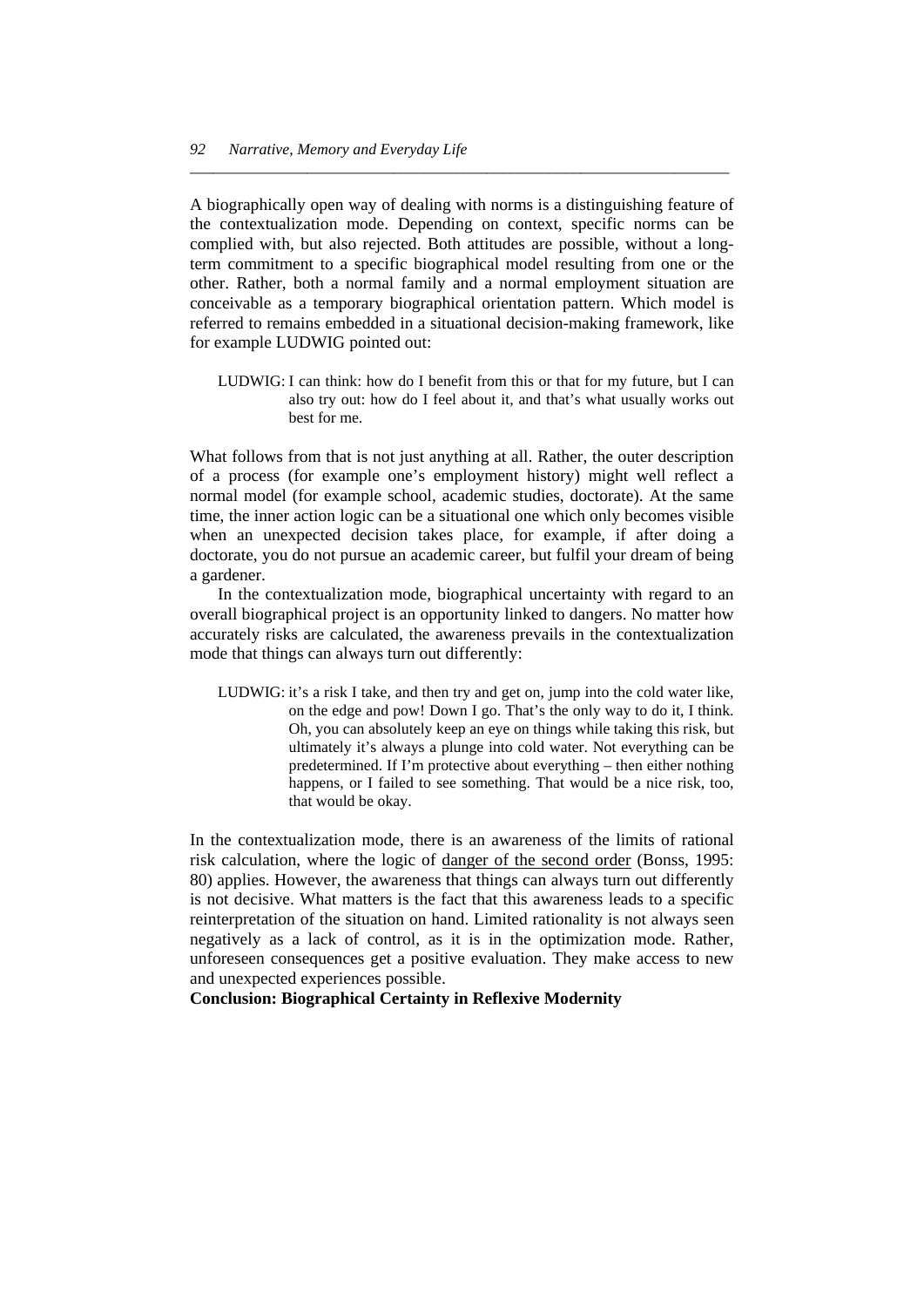How could these results have been interpreted under a historical perspective of a fundamental change within modernity?

*\_\_\_\_\_\_\_\_\_\_\_\_\_\_\_\_\_\_\_\_\_\_\_\_\_\_\_\_\_\_\_\_\_\_\_\_\_\_\_\_\_\_\_\_\_\_\_\_\_\_\_\_\_\_\_\_\_\_\_\_\_\_\_\_\_\_\_\_\_\_* 

 In a hasty interpretation the modes could be assigned to specific historical epochs: the traditionalization mode could be interpreted as a typical agrarian society in the middle ages and the optimization mode as a modern mode, disseminated in industrial societies in the  $19<sup>th</sup>$  and  $20<sup>th</sup>$  century. Finally, the contextualization seems to be a mode that fits perfectly to reflexive-modern or post-modern societies.

 However, such an interpretation does not do justice to the complex social change that take place in modern societies. Rather all modes are proper possibilities or strategies to construct biographical certainty in today's societies. The different certainty modes impinge specific problems by shaping the life course in an uncertain world.

 Obviously, the advantage of the traditionalization mode is to be seen in the radical reduction of complexity. Far-reaching precautionary measures do not take root in the present. What have to be dealt with are only the catastrophes and dangers that really occur. To that extent, such certainty strategies can be highly effective in giving orientation, even where an increase in catastrophic experiences might encourage the notion of a world getting worse and worse.

 The optimization mode leaves it to each individual to create his/her biography successfully or unsuccessfully. That seems to be in line with Beck's thesis that all individuals must see themselves as planning departments of their own biographies if they do not want to be at a permanent disadvantage (see Beck, 1992: 135f.) Where success prevails or sufficient resources are available to cushion the impact of temporary setbacks, these are the modes in which the individual organization of one's life can be asserted against competition and given structures. Where high unemployment and high divorce rates do not drop off, individuals, male and female, who apply these modes might be exposed to considerable pressures if they are frequently forced to acknowledge their own responsibility for failure and have to deal with that fact.

 In the contextualization mode the overall biographical development perspective has been abandoned in favour of individual biographical projects. The result is greater flexibility in dealing with unexpected biographical developments. The danger of fictitious notions about manageability (risks) is understood, leaving life planning open for decisions that go beyond the rational weighing up of risks. In this mode, however, the difficulty could arise that in many social groups and institutions life course and career patterns are still valid which cannot be disposed of in just any way one chooses. Thus, academic careers are only available to those who have obtained the relevant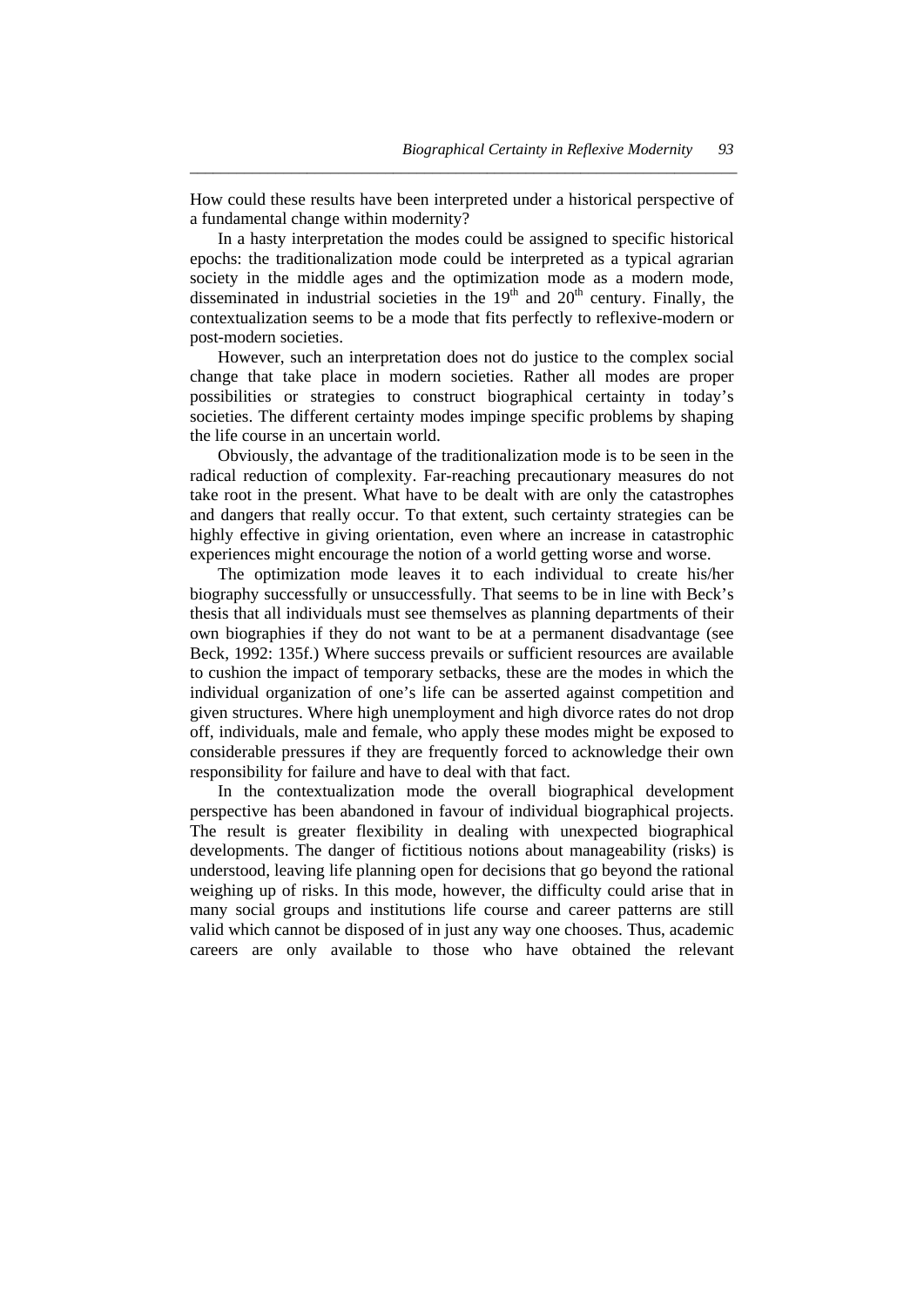| reference:<br>Problem          | biographical<br>certainty:<br>Types of | Traditionalization        | Approximation                                                                        | Optimization                            | Autonomization                                                  | Contextualization                                                   |
|--------------------------------|----------------------------------------|---------------------------|--------------------------------------------------------------------------------------|-----------------------------------------|-----------------------------------------------------------------|---------------------------------------------------------------------|
| Dealing with<br>norms          |                                        | Reproduction<br>Tradition | Improvise<br>Readjust,<br>'Ethics'                                                   | Calculate,<br>Compete<br>Market         | Emancipation<br>$\label{thm:level} Development,$<br>Flexibility | Situational reference,<br>Contextualization<br>Situation            |
| Perception of<br>uncertainty   |                                        | Catastrophe<br>Fate       | Imperfection<br>Danger                                                               | Market risk<br>Carelessness             | Developmental<br>Disturbance<br>risk                            | dangerous situations<br>Opportunities in<br>Second order<br>dangers |
| Conception of<br>time          |                                        | Closed time horizon       | Approximation of<br>an ideal, that is<br>Closed future<br>attainable in<br>principle | Additive-linear<br>Open future          | Development and<br>lifelong learning<br>Open future             | Episodes and lifelong<br>Open future, project<br>learning<br>time   |
| Ultimate grounds<br>for action |                                        | Given traditions          | Value system                                                                         | Competencies and<br>skills of one's own | Personality and<br>developmental<br>competencies                | emotional rationality<br>Self-confidence,                           |

*\_\_\_\_\_\_\_\_\_\_\_\_\_\_\_\_\_\_\_\_\_\_\_\_\_\_\_\_\_\_\_\_\_\_\_\_\_\_\_\_\_\_\_\_\_\_\_\_\_\_\_\_\_\_\_\_\_\_\_\_\_\_\_\_\_\_\_\_\_* 

Table: Types of Biographical Certainty Constructions **Table: Types of Biographical Certainty Constructions**